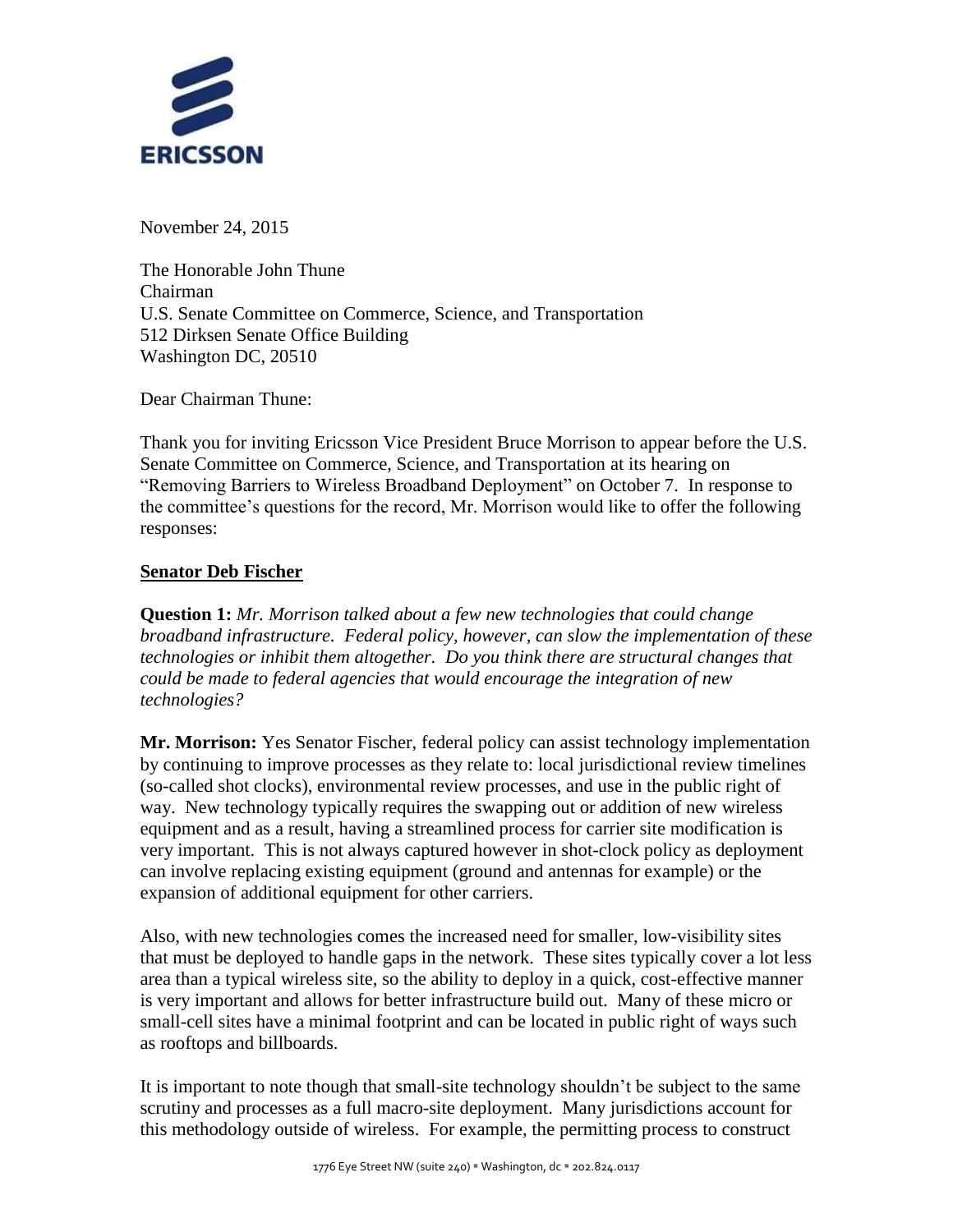an addition to an existing house is much more streamlined than one for an entirely new construction project. Wireless broadband infrastructure should benefit from a similar methodology.

**Question 2:** *Earlier this year Senator Klobuchar and I introduced the 'Rural Spectrum Accessibility Act,' which would incentivize wireless carriers to lease unused spectrum to smaller rural carriers. Have any of the witnesses had an opportunity to review this proposal or others to incentivize spectrum sharing? Do you believe this would help expand access?*

**Mr. Morrison:** Ericsson believes that efforts to make broadband service available to unserved areas can reduce poverty, enable development, and foster better lives. Ericsson has the capability and capacity to support rural broadband infrastructure deployment at the request of our commercial customers, yet cost remains the biggest challenge in this area.

Proposals, such as the 'Rural Spectrum Accessibility Act,' that seek to incentivize major wireless carriers to collaborate with their smaller providers should be considered with the goal of expanding wireless broadband access to rural and underserved communities.

## **Senator Marco Rubio**

**Question 1:** *Delays, needless paperwork, and moratoria mean higher costs for wireless infrastructure companies, correct? And would you agree that these factors contribute to less deployment? Would it be correct to conclude that many regulations ignore the realities of modern wireless technology - for instance, applying the same rules for constructing a new 200-foot tower to swapping out new antennas for older, existing ones?*

**Mr. Morrison:** Yes, Senator Rubio, the cost to deploy or build facilities is a key consideration when determining how to provide coverage to certain areas. Applying the same rules, regardless of the scope of the facility, typically slows down deployment however. Looking at low-impact sites (attaching antennas to existing structures, right of way deployment, and replacing existing equipment) under the same view as a full new tower site deployment typically incurs longer timeframes and costs despite the fact that any impact on the environment or community is usually negligible.

Also, due to new technologies, there is an increased need for smaller, low-visibility sites that need to be deployed to handle gaps in the network based on customer demands. These sites typically cover a lot less area than a typical wireless site, so the ability to deploy in a quick, cost-effective manner allows for a more efficient build out. Many jurisdictional codes and processes already account for different deployment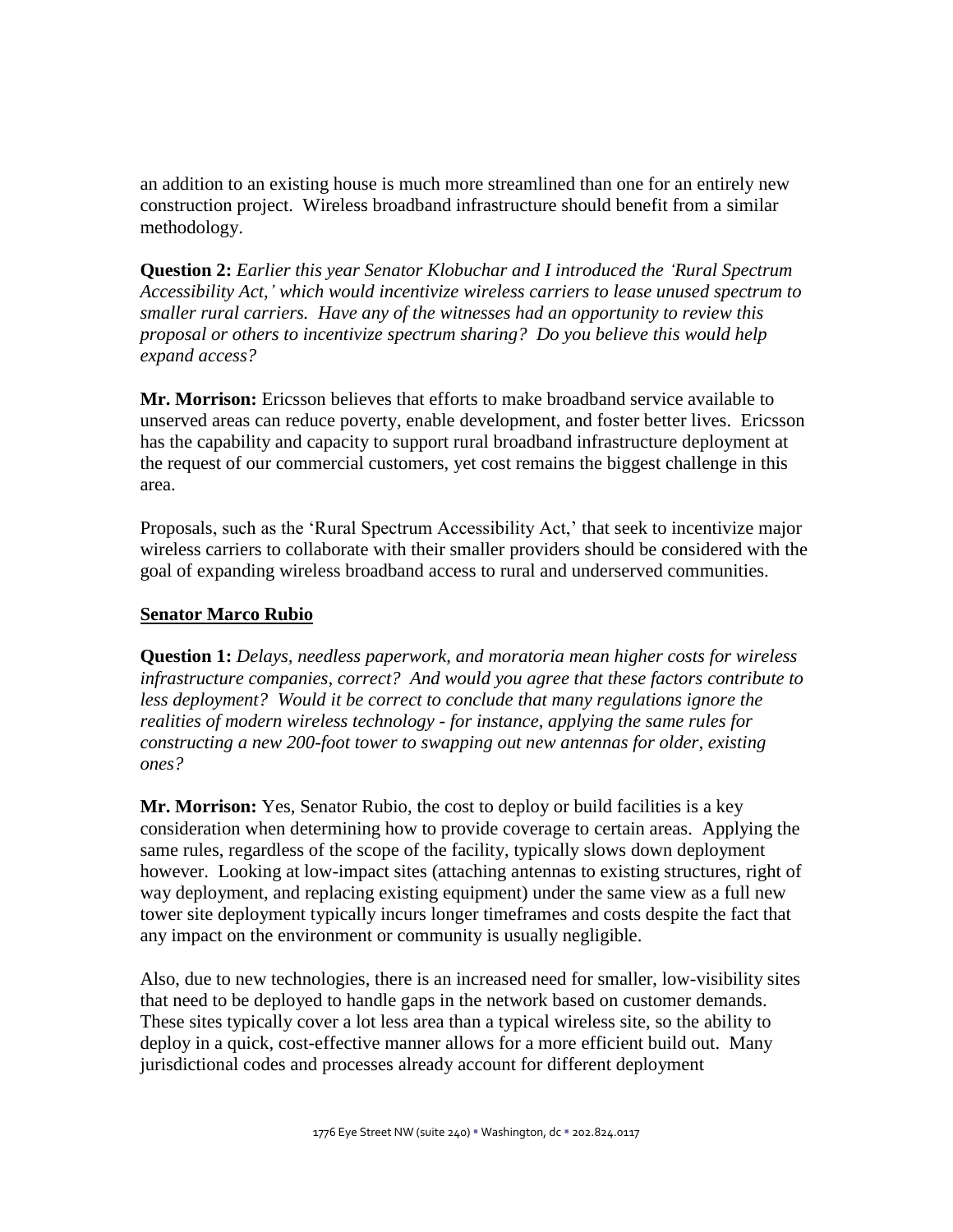methodologies outside of wireless. Policymakers could help industry by applying similar approaches to wireless deployment.

## **Senator Steve Daines**

**Question 1:** *Mr. Morrison, removing barriers to broadband deployment doesn't guarantee that companies will invest in networks in rural America. From your experience, what are some incentives that can encourage companies to serve rural consumers?*

**Mr. Morrison:** Thank you for the question Senator Daines. As a leader in the ICT industry, Ericsson aims to provide significant and measureable contributions to a sustainable 'Networked Society,' a world where individuals and industries are empowered to reach their full potential. To that end, Ericsson believes that efforts to make broadband service available to unserved areas, including those in Montana, can reduce poverty, enable development, and foster better lives. Ericsson has the capability and capacity to support rural broadband infrastructure deployment at the request of our commercial customers, yet cost remains the biggest challenge in this area.

Federal subsidiaries and allocation of funds to help with development have spurred deployment in the past. Additionally, facilitating the access or rights for low-band spectrum makes rural deployment more feasible due to signal strength. In addition, any incentives that can be provided to land and facility owners (public and private) for the placement of wireless equipment or to access utilities for power and backhaul needs would prove helpful as well.

Finally, to the extent that the federal government can incentivize investment by wireless carriers, through programs such as the 'Connect America Fund' (CAF) and the 'Mobility Fund,' rural and underserved communities will benefit greatly.

## **Additional Comments for the Record**

In addition to these responses, we would also respectfully ask that the following additional comments be included in the record as amplified responses to those given by Mr. Morrison in person at the hearing. They include:

• In response to Senator Manchin's question (Page 74, line 16 of the unofficial transcript) about the 'Mobility Fund,' Mr. Morrison would like to add the following:

*"Ericsson supports improving the 'Mobility Fund' by targeting funding allocated for infrastructure to the truly unserved areas that still exist in our nation today. In our written testimony, we highlighted this support and acknowledged Senator*